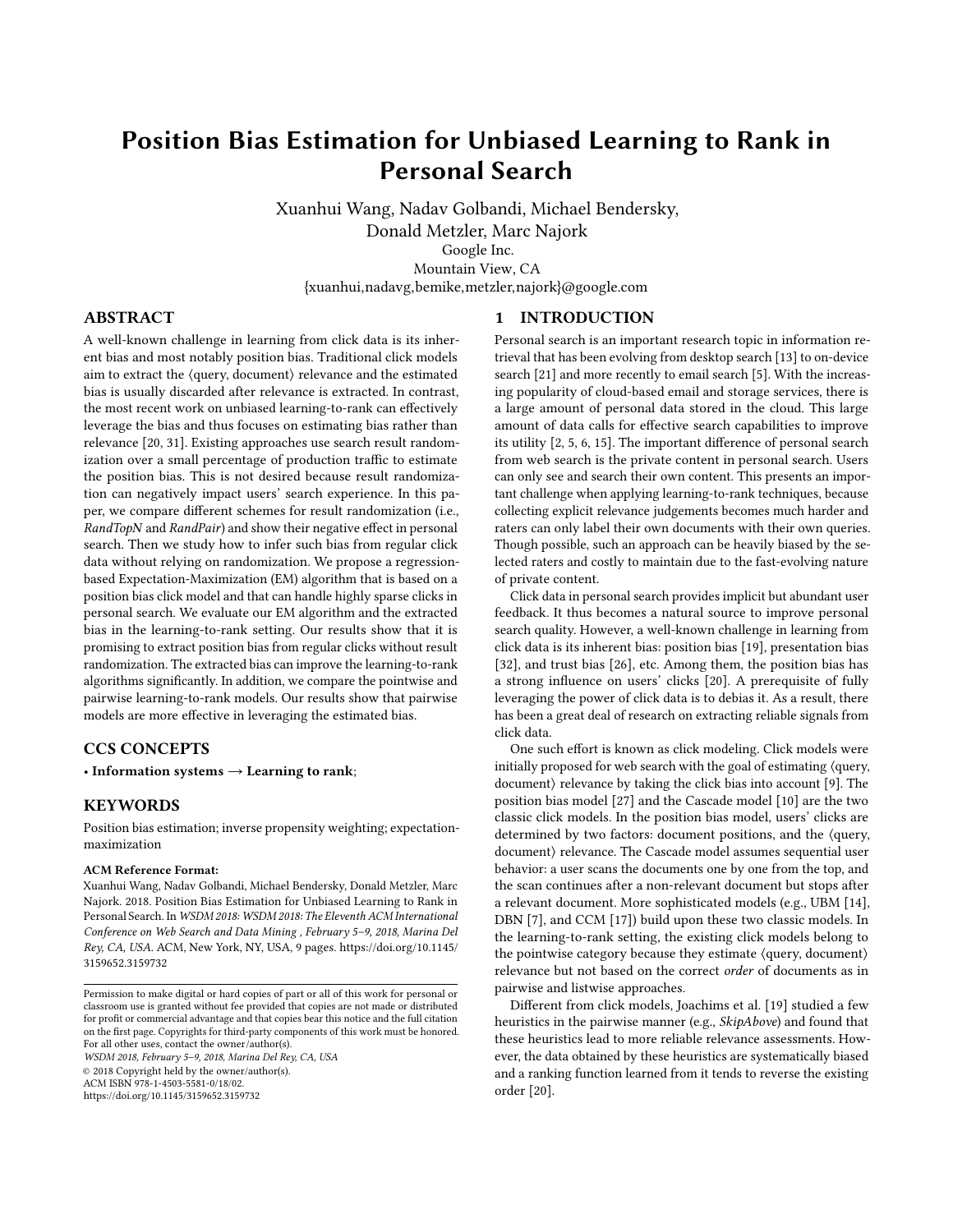WSDM 2018, February 5–9, 2018, Marina Del Rey, CA, USA

Recently, Wang et al. [\[31\]](#page-8-1) and Joachims et al. [\[20\]](#page-8-0) introduced the unbiased learning-to-rank framework by treating the bias as a counterfactual effect. Inside the framework, the critical component is to quantify the click bias, rather than estimate the ⟨query, document⟩ relevance in click models. Due to this difference, randomizing results on a small fraction of search traffic is sufficient.

In this paper, we study different ways of position bias estimation for unbiased learning-to-rank. Result randomization intuitively degrades the users' search experience. We quantify the negative impacts of different degrees of randomization (RandTopN and RandPair) and compare their effectiveness for bias estimation. This naturally motivates us to study how to estimate the bias from regular clicks. The classical position bias model is a candidate method. A direct application of this model requires the same ⟨query, document⟩ pairs appearing at multiple positions multiple times [\[7\]](#page-8-16), but this is not realistic in personal search. We propose a novel regression-based EM algorithm that does not need the query and document identifiers but works in a feature space. Such an approach is applicable to any ranking system where clicks and ranking features are collected. It also greatly reduces the pre-processing that is usually needed in standard click models. Furthermore, as position bias can potentially change as a ranking system evolves, our approach can be used to re-estimate position bias without any intervention like result randomization.

The contribution of this paper is summarized as follows:

- We study the problem of position bias estimation without result randomization and propose a regression-based EM [\[11\]](#page-8-18) in personal search that can be applied to any ranking system without the need of intervention.
- We compare different degrees of result randomization based on effectiveness of bias estimation and negative impacts on an email and a file storage personal search service.
- We conduct extensive experiments and our results show that position bias estimated using EM can achieve surprisingly good results without using randomization, and that pairwise learning-to-rank algorithms can better leverage these bias estimates than pointwise ones.

The rest of this paper is organized as follows. In Section [2,](#page-1-0) we review previous related work. The unbiased learning-to-rank is set up in Section [3](#page-1-1) and is followed by different methods of propensity estimation based on the position bias model in Section [4.](#page-2-0) We present our extensive experimental study and our evaluation methodology in Section [5.](#page-5-0) Finally, we conclude and discuss future work in Section [6.](#page-7-0)

# <span id="page-1-0"></span>2 RELATED WORK

Click-through data has become an indispensable resource in both web search and personal search. There is an abundance of prior work on click modeling in web search that address click bias to extract useful signals from click data. One of the seminal papers by Joachims et al. [\[19\]](#page-8-9) evaluates a few heuristics via a user study and shows that clicks are valuable as long as certain biases, especially the position bias, are accounted for. Many click models have been proposed to model the user click behaviors based on probabilistic graphical models [\[7](#page-8-16)[–10,](#page-8-14) [14,](#page-8-15) [17,](#page-8-17) [27,](#page-8-13) [34\]](#page-8-19). These models can account for the click bias and provide more reliable relevance estimation between queries and documents.

Unbiased learning-to-rank takes a different approach to account for click bias. Wang et al. [\[31\]](#page-8-1) study the selection bias at the query level when click-based training data is collected in learning-to-rank. Joachims et al. [\[20\]](#page-8-0) present a counterfactual inference framework with a principled theoretical basis. Both approaches rely on Inverse Propensity Weighting (IPW) developed in the causal inference field [\[28\]](#page-8-20), and both rely on result randomization to estimate the propensity. Our paper is in the same unbiased learning-to-rank framework; however, we estimate the propensity without randomization.

Our work is related to recent work on personal search [\[2,](#page-8-6) [3,](#page-8-21) [6,](#page-8-7) [22,](#page-8-22) [33\]](#page-8-23) that emphasized relevance-based over time-based ranking [\[6\]](#page-8-7). User behaviors in personal search show different traits compared with web search [\[2\]](#page-8-6). For example, repeated visits to the same results are less common in email search. Thus, applying learning-to-rank techniques is important; however, the click data is highly sparse in personal search. We use a regression-based EM algorithm that extends the standard EM algorithm to handle the highly sparse data effectively.

Inverse propensity weighting is a commonly-used technique to address the sample bias. It has been adopted for unbiased evaluation and learning (e.g., [\[1,](#page-8-24) [12,](#page-8-25) [23,](#page-8-26) [24,](#page-8-27) [29,](#page-8-28) [30\]](#page-8-29)). Most work in this area assumes that the propensity scores are present in the logs and study how to reduce the model variance while staying unbiased. The unbiased learning-to-rank framework is different in that the propensity is not explicitly logged but buried in the user behavior data implicitly. How to estimate this propensity in a less costly manner is critical in unbiased learning-to-rank and the focus of this paper.

## <span id="page-1-1"></span>3 UNBIASED LEARNING-TO-RANK

For simplicity, we assume that a clicked document is relevant. Note that such an assumption can be relaxed to accommodate noisy clicks in unbiased learning-to-rank as shown in [\[20\]](#page-8-0). However, the reverse is not true due to the position bias: relevant documents may not get clicked all the time because the users do not go down the list to examine it. Thus, click data obtained from search logs is biased due to the unobserved feedback. Learning from it without accounting for the bias leads to less effective ranking functions. In this section, we review and discuss different ways of unbiased learning-to-rank from click data.

## 3.1 Inverse Propensity Weighting

In the learning-to-rank setting, there are two existing propensitybased bias correction methods. In the following, we use a Bernoulli variable O to denote whether the relevance of a document is observed. The variable O can depend on various factors such as positions or even an entire rank list. Without loss of generality, for i-th document, we use a vague notation  $P(O_i = 1)$  to denote the propensity and  $o_i \in \{0, 1\}$  to denote a specific value. We use  $r_i \in \{0, 1\}$  to denote whether a document is relevant and use  $\pi$  to denote the list  $[1, \cdots, n]$  of ranks of *n* results.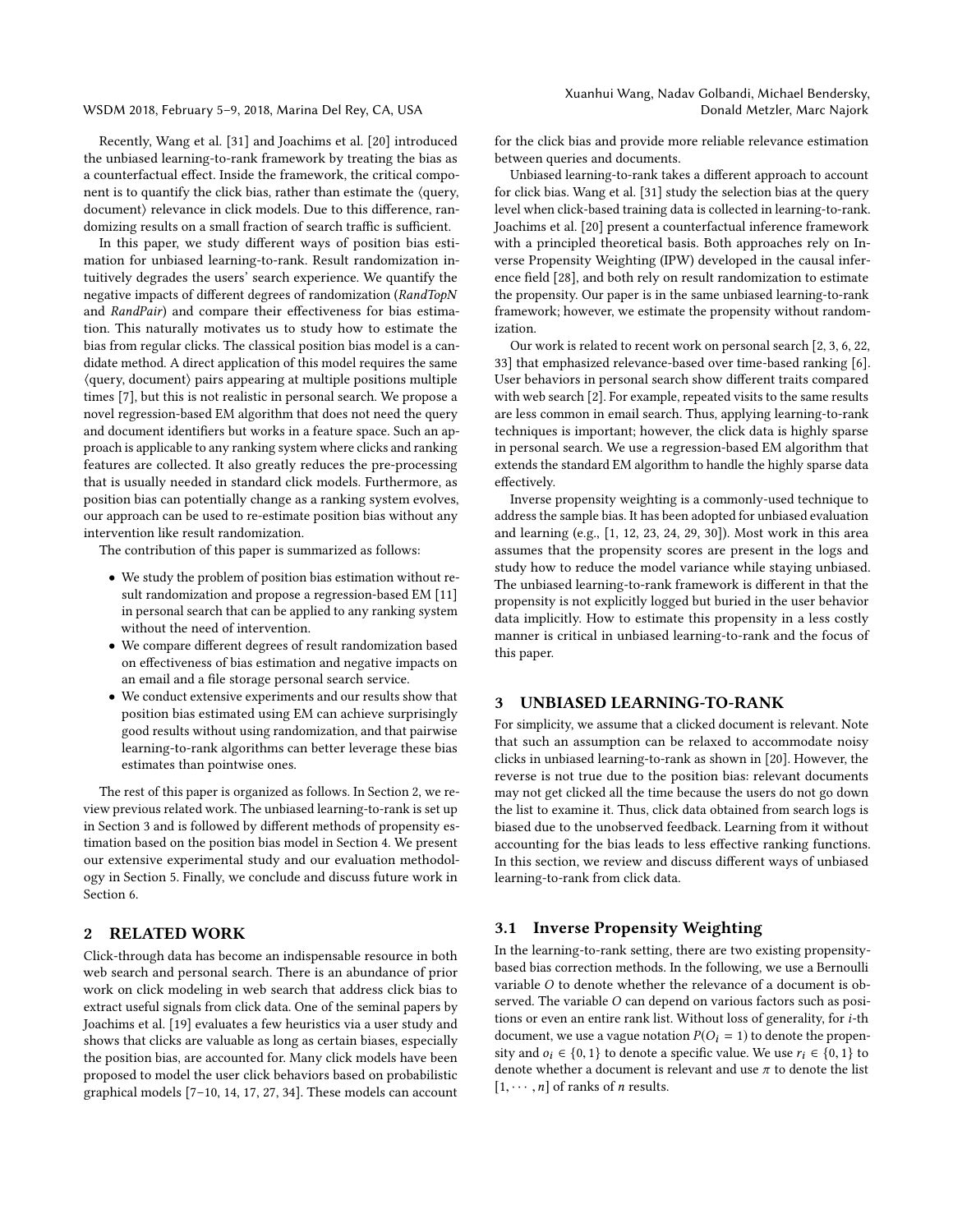Position Bias Estimation for Unbiased Learning to Rank in Personal Search WSDM 2018, February 5–9, 2018, Marina Del Rey, CA, USA

Query-level propensity.A key observation in [\[31\]](#page-8-1) is that queries without clicks are not useful in the pairwise or listwise learningto-rank approaches and not included in the training data. Hence, due to the position bias, queries whose relevant documents are ranked lower can be under-represented in the training data. The propensity that a query is selected in the training data depends on the highest position of its relevant documents:

$$
P(O_{i_q} = 1)
$$
 where  $i_q = \min\{i \in \pi : r_i = 1\}$ .

 $P(O_{i_q} = 1)$  where  $i_q = \min\{i \in \pi : r_i = 1\}$ .<br>The bias is corrected by using a query-level Inverse Propensity Weighting (IPW)

$$
w_q = \frac{1}{P(O_{i_q} = 1)}
$$

 $w_q = \frac{W}{P(O_{i_q} = 1)}.$ Such an approach fits perfectly well when there is a single click per query but can be less accurate for queries with multiple relevant documents.

Document-level propensity. Document-level propensity is studied in [\[20\]](#page-8-0). It starts with a performance metric that measures the rank of the relevant documents (denoted as Rank):

$$
Rank = \sum_{i \in \pi} r_i \cdot i.
$$

In biased data. IPW is used to correct the bias:<br>In biased data. IPW is used to correct the bias:

$$
\overline{Rank} = \sum_{i \in \pi: o_i=1} \frac{r_i \cdot i}{P(O_i=1)} = \sum_{i \in \pi: o_i=1, r_i=1} \frac{i}{P(O_i=1)}
$$

The Rank metric is proven unbiased, i.e.,  $\mathbb{E}\{\overline{Rank}\} = Rank$  [\[20\]](#page-8-0). The document-level IPW is

$$
w_i = \frac{1}{P(O_i = 1)}.
$$

#### 3.2 Unbiased Learning Algorithms

The Rank metric can be optimized by a pairwise learning-to-rank method such as SVMRank. To show this, let  $s_i$  and  $s_j$  be the scores of a ranking function for document i and j. Rank can be expressed as a pairwise loss using the indicator function I:

$$
\sum_{i \in \pi: o_i = 1, r_i = 1} w_i \cdot i = \sum_{i \in \pi: o_i = 1, r_i = 1} w_i \cdot (\sum_{j \in \pi} \mathbb{I}_{s_j > s_i} + 1)
$$
\n
$$
= \sum_{i \in \pi: o_i = 1, r_i = 1} \sum_{j \in \pi} w_i \cdot \mathbb{I}_{s_j > s_i} + const
$$

The loss above is upper-bounded by the common classification loss functions (e.g., the hinge loss or the log loss [\[18\]](#page-8-30)) and can be optimized by pairwise learning-to-rank algorithms by constructing the following preference pairs: For each observed and relevant document  $i$ , we pair it with each of the other documents  $j$  in the given query and create a preference pair  $i \triangleright j$ . Note that the weight for each pair is only determined by  $w_i$ , the IPW of document *i*.<br>Given a single-click training data, both query-level propens

Given a single-click training data, both query-level propensity and document-level propensity lead to the same pairwise learning algorithm. For multi-click training data, the query-level propensity can be adapted by replicating a multi-click query to multiple single-click queries with each corresponding to a click. It is easy to show that such a strategy of the query-level IPW leads to the same pairwise learning algorithm as the document-level IPW.

In addition, both Rank and  $\overline{Rank}$  can be optimized using the λ-gradient in LambdaRank or LambdaMART [\[4\]](#page-8-31). Similar to Rank, we can define the DCG-like metric *Prec* and its IPW version  $\overline{Prec}$  as follows:

$$
Prec = \sum_{i \in \pi} \frac{r_i}{i} = \sum_{i \in \pi: r_i = 1} \frac{1}{i}
$$

$$
Prec = \sum_{i \in \pi: o_i = 1} w_i \frac{r_i}{i} = \sum_{i \in \pi: o_i = 1, r_i = 1} w_i \frac{1}{i}
$$

 $\overline{Prec}$  is also provenly unbiased, i.e.,  $\mathbb{E}\{\overline{Prec}\} = \text{Prec}$ . We use Prec in our paper as the optimization metric and other types of DCG-like metrics can be used easily in the current setting.

In the unbiased learning-to-rank framework, the critical part is to estimate the propensity  $P(O_i = 1)$ . Note that a nice property of the current metrics is that we only need the propensity of observed and relevant documents, i.e.,  $o_i = 1$  and  $r_i = 1$ , and we do not need the propensity of non-relevant documents. Such a nice property holds for pairwise learning algorithms because they are closely related to the metrics (e.g., Rank and Prec) in which nonrelevant documents have no contributions to the metric values. However, it does not hold for pointwise learning algorithms because a non-relevant document usually contributes to the pointwise loss functions. We will show some attempts in our experiments; however, how to extend the IPW method to pointwise approaches is an open area of research.

## <span id="page-2-0"></span>4 PROPENSITY ESTIMATION

In this section, we show how to estimate the propensity from the click data based on a position bias model. The position bias model is a simple yet effective generative click model. We first set up the model and then present different methods for parameter estimation, including a novel regression-based EM algorithm.

# 4.1 Position Bias Model

The position bias model assumes that the observed click Bernoulli variable C depends on two other hidden Bernoulli variables E and R where E represents the event whether a user examines a document at a certain position  $k$  and  $R$  represents the event whether a document  $d$  is relevant to a query  $q$ . Specifically,

$$
P(C = 1|q, d, k) = P(E = 1|k) \cdot P(R = 1|q, d),
$$

where  $P(C = 1|q, d, k)$  is the probability of clicking document d that is shown at position k given query q,  $P(E = 1|k)$  is the probability that position k is examined, and  $P(R = 1|q, d)$  is the probability that document  $d$  is relevant to query  $q$ . The model assumes that the examination only depends on the position and the relevance only depends on the query and document. We use the following shorthands for derivation:

$$
\theta_k = P(E = 1|k)
$$
  

$$
\gamma_{q,d} = P(R = 1|q, d).
$$

Though simple, this model has been shown to be as effective as more sophisticated click models [\[9\]](#page-8-12). In particular, when there is a single click per query, this model is equivalent to the User Browsing Model (UBM) [\[14\]](#page-8-15) that achieves the state-of-the-art performance. On the other hand, more sophisticated click models can be potentially used as well for propensity estimation.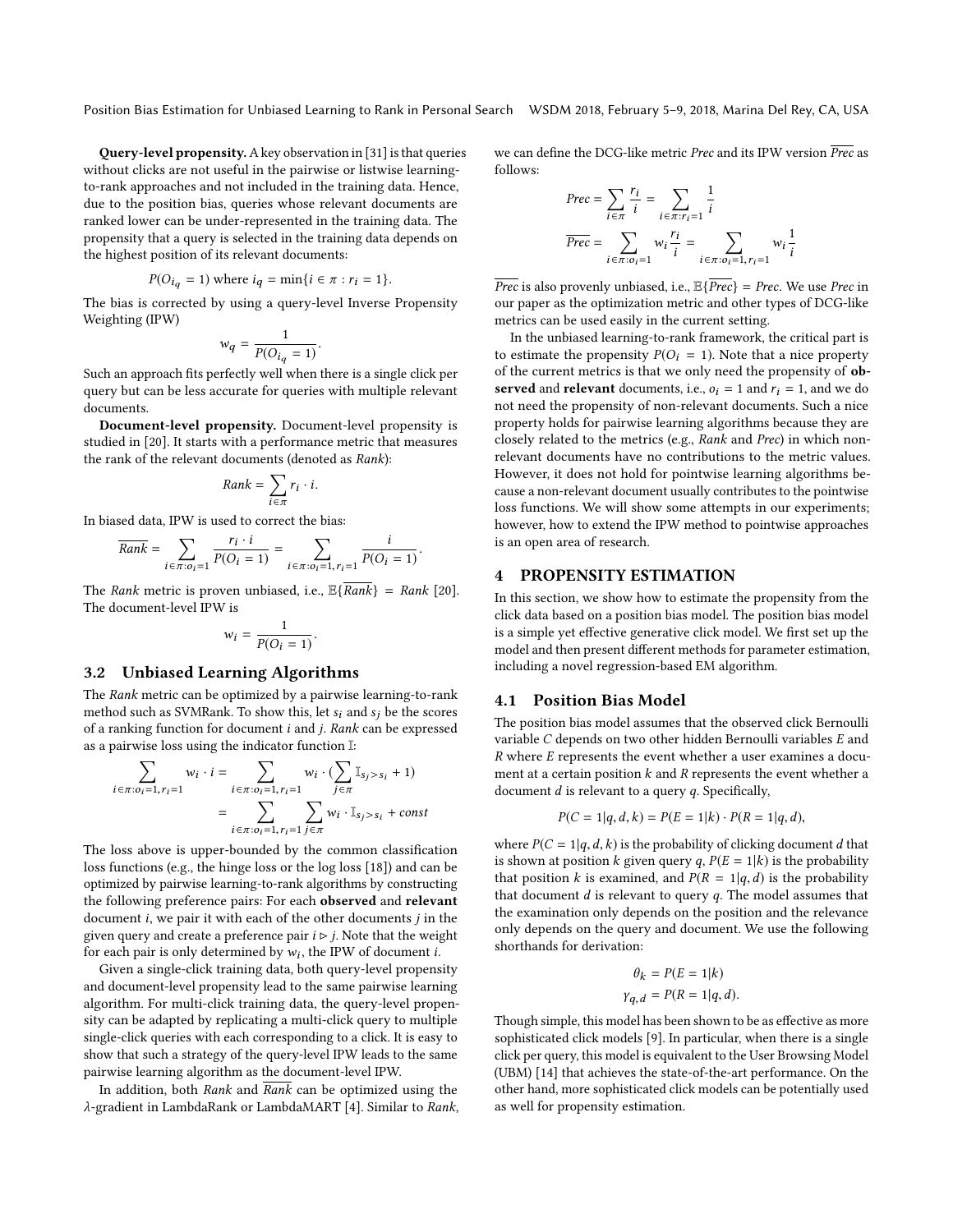WSDM 2018, February 5–9, 2018, Marina Del Rey, CA, USA

<span id="page-3-0"></span>Theorem 4.1. In the position bias model, the observed variable O is equivalent to the **examination** variable  $E: O \Leftrightarrow E$ .

This has been proven in [\[20\]](#page-8-0). When  $E = 1$ , the relevance R is fully observed by C and thus  $O = 1$ . When  $E = 0$ ,  $C = 0$  always holds and the document may or may not be relevant. In another word, we have no knowledge of  $R$  and thus  $O = 0$ .

With Theorem [4.1,](#page-3-0) estimating propensity  $P(O = 1)$  equals to estimating the examination probability  $P(E = 1)$ . Also, a clicked document i means it is examined and relevant. In other words, it is relevant ( $r_i = 1$ ) and observed ( $o_i = 1$ ) and thus we only need to estimate and apply the propensity scores on the clicked documents.

#### 4.2 Result Randomization

To estimate  $\theta_k$ , we need a way to estimate  $\gamma_{q,d}$  or eliminate it from the equation. Result randomization is a way to integrate it out. We the equation. Result randomization is a way to integrate it out. We describe two methods here.

4.2.1 Randomize TopN. In the position bias model, the relevance component  $\gamma_{q,d}$  is hidden. Result randomization can be leveraged<br>to estimate  $\theta$ , without evolicitly modeling the relevance compoto estimate  $\hat{\theta_k}$  without explicitly modeling the relevance component. For a randomized data set  $R$  where the top N documents are randomly shuffled before showing them to users, let  $\mathcal{R}_k$  be the subset of the collected logs from position k. We have subset of the collected logs from position  $k$ . We have

$$
\mathbb{E}(C|k) = \int_{q,d \in \mathcal{R}_k} \mathbb{E}(C|q,d,k)P(q,d)
$$
  
= 
$$
\int_{q,d \in \mathcal{R}_k} P(C = 1|q,d,k)P(q,d)
$$
  
= 
$$
\int_{q,d \in \mathcal{R}_k} \theta_k \gamma_{q,d} P(q,d)
$$
  
= 
$$
\theta_k \cdot \int_{q,d \in \mathcal{R}_k} \gamma_{q,d} P(q,d)
$$
  

$$
\propto \theta_k
$$

This is the case because  $\int_{q, d \in \mathcal{R}_k} Y_{q, d} P(q, d) = \mathbb{E}\{Y_{Q, D}\}$  is constant across all the positions in the randomized data  $\Re$ . Thus, the position across all the positions in the randomized data  $R$ . Thus, the position bias  $\theta_k$  is proportional to the number of clicks in  $\mathcal{R}_k$ . We use RandTopN to denote this method RandTopN to denote this method.

<span id="page-3-2"></span>4.2.2 Randomize Pair. Shuffling a few top results randomly can lower the search quality a lot and thus create undesired user experience. A relatively smaller intervention is to randomize pairs. In  $[20]$ , results at rank 1 and rank k are randomly swapped half the time. In this paper, we use a simpler variant that randomly swaps adjacent pairs at position  $k - 1$  and  $k$ . We vary  $k$  and collect search logs for each  $k$  separately. Similarly to  $RandomN$ , we can get a relative ratio  $\frac{\theta_k}{\theta_{k-1}}$  for adjacent pairs based on the number of clicks at position  $k - 1$  and k when the results of these two positions are<br>at position  $k - 1$  and k when the results of these two positions are randomly swapped. In the position bias model, we can obtain the relative ratio between any two positions by multiplying the ratios of adjacent positions.

$$
\frac{\theta_k}{\theta_1} = \frac{\theta_2}{\theta_1} \cdot \frac{\theta_3}{\theta_2} \cdots \frac{\theta_k}{\theta_{k-1}}
$$

 $θ_1$   $θ_1$   $θ_2$   $θ_{k-1}$ <br>We name this scheme *RandPair*. It is different from *RandTopN* in that the expected relevance  $\mathbb{E}\{\gamma_{O,D}\}$  for a position pair is different from another position pair. But under the assumption in the position

| Xuanhui Wang, Nadav Golbandi, Michael Bendersky, |                             |  |
|--------------------------------------------------|-----------------------------|--|
|                                                  | Donald Metzler, Marc Najork |  |

<span id="page-3-1"></span>

|              | Email $(N=3)$ | File Storage $(N=5)$ |
|--------------|---------------|----------------------|
| RandTopN     | $-13.94\%$ *  | $-31.04\%$ *         |
| Random(1, 2) | $-6.80\%$ *   | $-12.44\%$ *         |
| Random(2, 3) | $-0.56%$      | $+3.75%$             |
| Random(3, 4) | $+0.20%$      | $+1.09%$             |
| Random(4, 5) | $+0.38%$      | $+0.36%$             |

sured by the relative change of MRR against the production. \* means statistically different.

bias model, the relative ratios between different positions should be the same as RandTopN, which also applies to the one used in [\[20\]](#page-8-0) similarly.

4.2.3 Empirical Comparison. The position bias model is a simplification of real-world user click behavior and can be less precise. We empirically compare RandTopN and RandPair here to see how well they align. We use a portion of traffic for randomization on two search services: one is email search and the other is file storage search, and run multiple randomization experiments on each ser-vice. Figure [1](#page-4-0) plots the  $\theta_k$  that we got from RandTopN and RandPair experiments. For RandTopN, we set  $N = 3$  for email search and experiments. For RandTopN, we set  $N = 3$  for email search and  $N = 5$  for file storage search. From this figure, we can see that RandPair aligns very well with RandTopN and this confirms that the assumption of the position bias model is reasonable.

One of the drawbacks of result randomization is its negative effect on the search experience. Reusing the randomization experiments, we quantify the impact on Mean Reciprocal Rank (MRR) of the clicked positions and compare result-randomized traffic with production traffic. Table [1](#page-3-1) summarizes the comparison using the relative change of MRR. From this table, we can see that the search experience is dramatically decreased due to randomization on both services. RandTopN is worse than RandPair since it perturbs results more aggressively. For RandPair, the impact generally becomes smaller as the positions become lower. In the table, the impact becomes neutral after position 2. The fluctuation at the lower positions is mainly due to the larger variance of user buckets where fewer clicks are collected at those positions. Compared with [\[20\]](#page-8-0), our RandPair is less aggressive in perturbing results per search, but may need to be run longer to get sufficient clicks for bias estimation since pairs in our method are at less visible positions. An interesting comparison is on how much traffic is necessary for bias estimation in different methods, which we leave as future work.

#### 4.3 Estimation from Regular Clicks

Can we estimate the position bias from regular production clicks without randomization and how accurate would that be? To the best of our knowledge, there is no existing study on such a comparison. In this section, we give details of the standard EM algorithm and present a regression-based EM for personal search.

Given a regular click log  $\mathcal{L} = \{(c, q, d, k)\}\$ , the log likelihood of generating this data is

$$
\log P(\mathcal{L}) = \sum_{(c,q,d,k)\in \mathcal{L}} c \log \theta_k \gamma_{q,d} + (1-c) \log(1 - \theta_k \gamma_{q,d}).
$$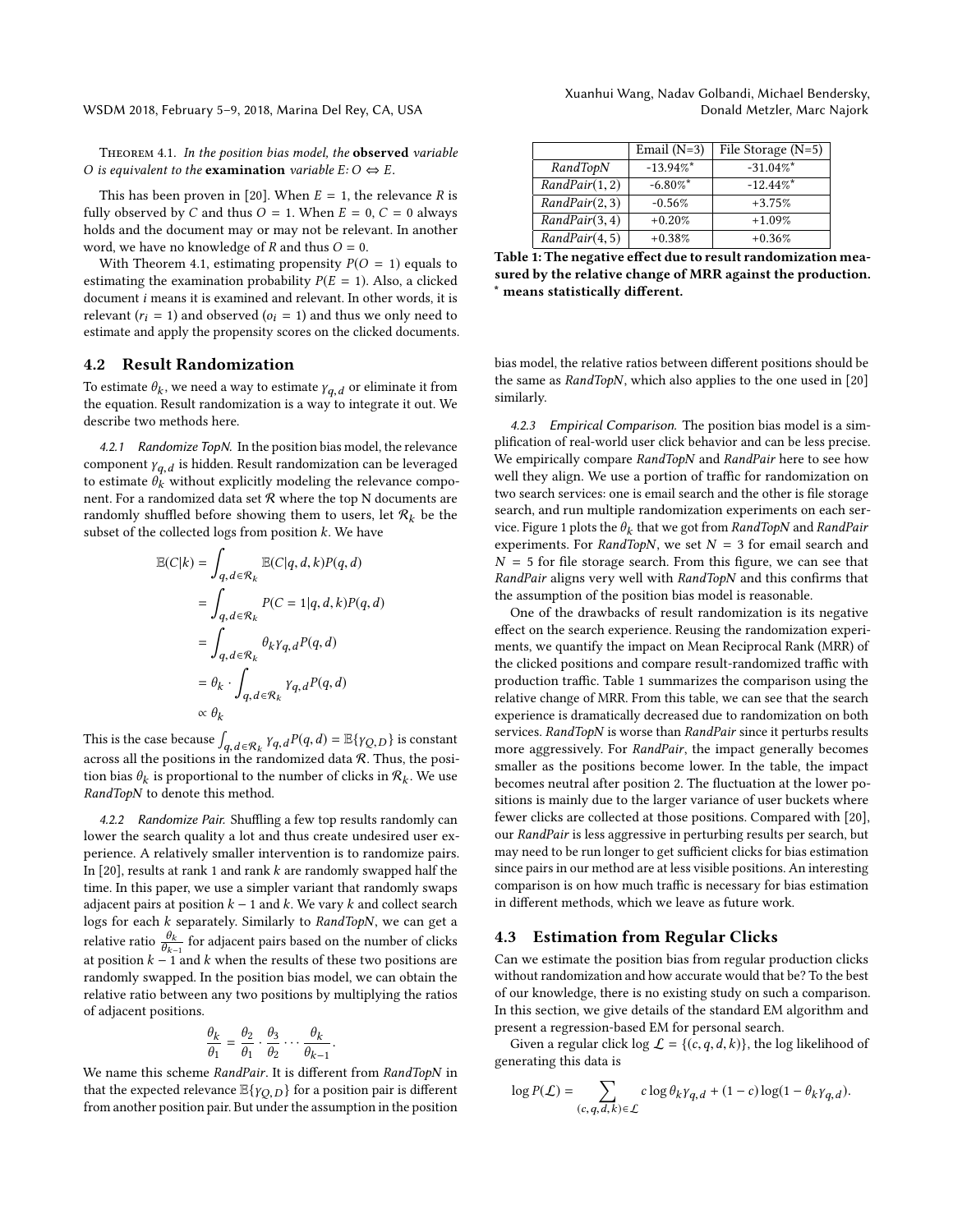<span id="page-4-0"></span>

Figure 1: Position bias estimated by result randomization and normalized by the top position.

<span id="page-4-1"></span>(1)

The EM algorithm can find the parameters that maximize the log likelihood of the whole data.

4.3.1 Standard EM. The standard EM algorithm iterates over the Expectation and Maximization steps to update parameters  $\{\theta_k\}$ <br>and  $\{v_{k+1}\}$ . At iteration  $t+1$ , the Expectation step estimates the and  $\{Y_{q,d}\}$ . At iteration  $t + 1$ , the Expectation step estimates the distribution of hidden variable  $F$  and  $R$  given parameters from distribution of hidden variable  $E$  and  $R$  given parameters from iteration t:  $\{\theta_k^{(t)}\}$  and  $\{\gamma_{q,d}^{(t)}\}$  and the observed data in  $\mathcal{L}$ .

 $\ddot{\phantom{a}}$ 

$$
P(E = 1, R = 1|C = 1, q, d, k) = 1
$$
  
\n
$$
P(E = 1, R = 0|C = 0, q, d, k) = \frac{\theta_k^{(t)}(1 - \gamma_{q, d}^{(t)})}{1 - \theta_k^{(t)} \gamma_{q, d}^{(t)}}
$$
  
\n
$$
P(E = 0, R = 1|C = 0, q, d, k) = \frac{(1 - \theta_k^{(t)})\gamma_{q, d}^{(t)}}{1 - \theta_k^{(t)} \gamma_{q, d}^{(t)}}
$$
  
\n
$$
P(E = 0, R = 0|C = 0, q, d, k) = \frac{(1 - \theta_k^{(t)})(1 - \gamma_{q, d}^{(t)})}{1 - \theta_k^{(t)} \gamma_{q, d}^{(t)}}
$$

From this, we can compute the marginals  $P(E = 1|c, q, d, k)$  and  $P(R = 1|c, q, d, k)$  for every data point in  $\mathcal L$  and this can be seen as complete data where the hidden variables are estimated.

The Maximization step updates the parameters using the quantities from the Expectation step:

$$
\theta_k^{(t+1)} = \frac{\sum_{c,q,d,k'} \mathbb{I}_{k'=k} \cdot (c + (1-c)P(E = 1|c, q, d, k))}{\sum_{c,q,d,k'} \mathbb{I}_{k'=k}}
$$
\n
$$
\gamma_{q,d}^{(t+1)} = \frac{\sum_{c,q',d',k} \mathbb{I}_{q'=q,d'=d} \cdot (c + (1-c)P(R = 1|c, q, d, k))}{\sum_{c,q',d',k,} \mathbb{I}_{q'=q,d'=d}}
$$
\n(2)

4.3.2 Regression-based EM. The Maximization step in the standard EM usually works with  $(q, d)$  identifiers for  $\gamma_{q, d}$ . Using the

exact identifiers is challenging in personal search for several reasons: (1) due to privacy concerns, these identifiers may not be accessible; (2) the click data is highly sparse and noisy since documents are private and clicks on a document may just come from a single user; (3) user corpora change quickly and a document may get very few clicks before it becomes irrelevant when a new document (e.g. email) is created. To overcome these difficulties, we propose a regression-based EM.

The regression-based EM only modifies the Maximization step in the standard EM. Instead of working with  $(q, d)$  identifiers, we assume there is a feature vector  $\mathbf{x}_{q,d}$  representing them and use a function to compute the relevance  $y = f(\mathbf{x}, \cdot)$ . The Maximizar function to compute the relevance  $\gamma_{q,d} = f(\mathbf{x}_{q,d})$ . The Maximization step is then to find a regression function  $f(\mathbf{x})$  to maximize the tion step is then to find a regression function  $f(\mathbf{x})$  to maximize the likelihood given the estimation from the Expectation step. For any ranking system, there are usually available ranking features used in the system. The feature vector x in our EM can be the same as the ranking features. Thus, the proposed EM algorithm can be easily deployed to any of these systems where regular clicks and ranking features are collected. Also, as noted in [\[7\]](#page-8-16), for the EM to work the standard EM requires that a document for a query appears in multiple positions. This is less of a concern in regression-based EM as long as similar feature vectors appear in different positions.

Specifically, for each  $(c, q, d, k) \in \mathcal{L}$ , the expectation step gives a probability  $P(R = 1 | c, q, d, k)$ . Intuitively, we can regress the feature vector  $\mathbf{x}_{q,d}$  to the probability  $P(R = 1|c, q, d, k)$ . In this paper, we convert such a regression problem to a classification problem based on sampling: we sample a binary relevance label  $r \in \{0, 1\}$ according to  $P(R = 1 | c, q, d, k)$ . This conversion allows us to use the widely available classification tools to solve our problem. After sampling, we have a training set  $\{(x, r)\}\$ for  $f(x)$ . The objective function is the log likelihood:

<span id="page-4-2"></span>
$$
\sum_{\{(x,r)\}} r \log(f(x)) + (1-r) \log(1-f(x)),
$$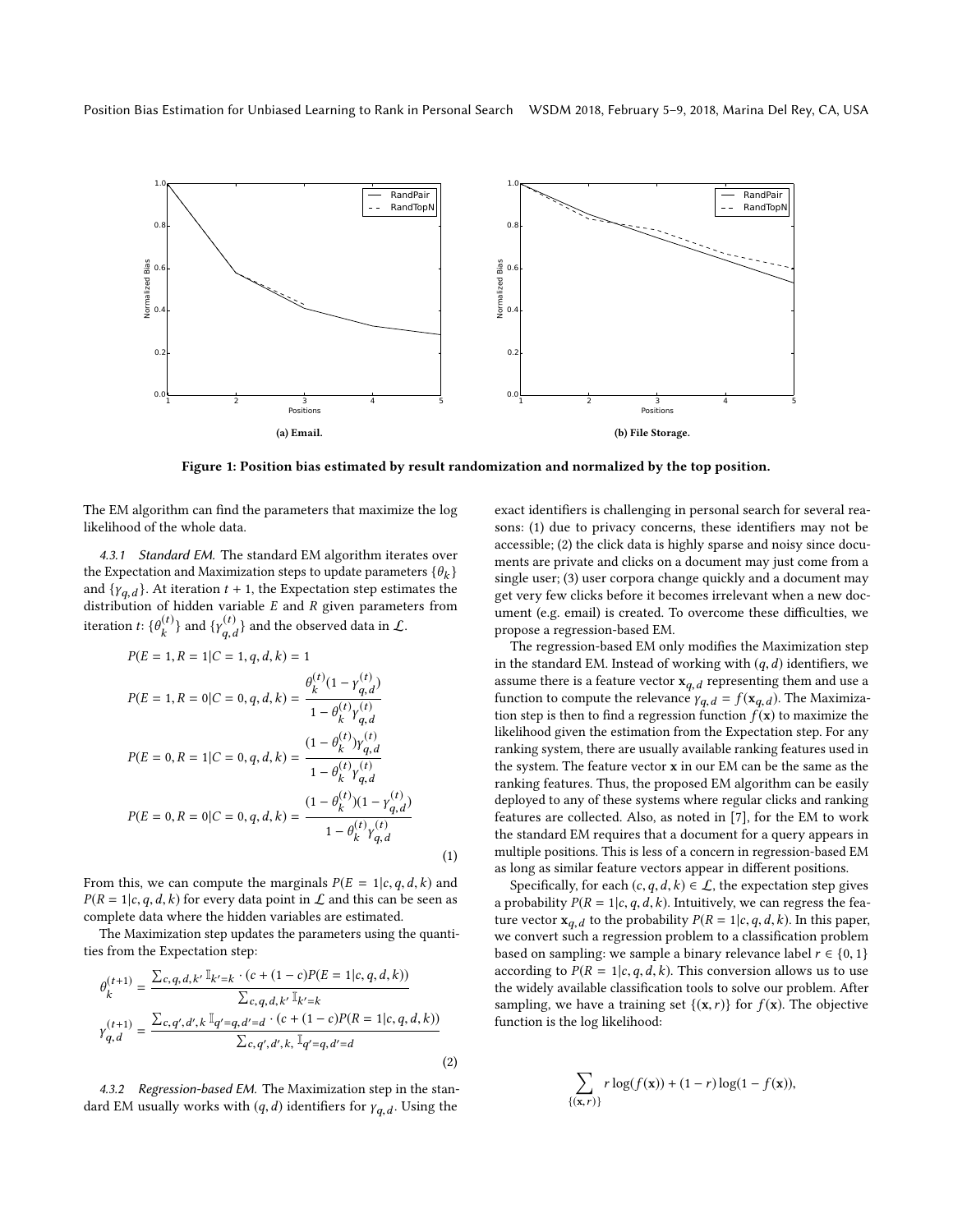WSDM 2018, February 5–9, 2018, Marina Del Rey, CA, USA

<span id="page-5-2"></span>Algorithm 1: Regression-based EM Input:  $\mathcal{L} = \{ (c, q, d, k) \}, \{ \mathbf{x}_{q,d} \}, \{ \theta_k \}, \{ \gamma_{q,d} \}.$ Output:  $\{\theta_k\}$  and  $f(\mathbf{x})$ . 1: Let  $F(x) = 0$ 2: repeat 3: Estimate the hidden variable probability based on Eq [1.](#page-4-1) 4: Let  $S = \{\}$ <br>5: **for all**  $(c,$ 5: **for all**  $(c, q, d, k) \in \mathcal{L}$  **do**<br>6: Sample  $r \in \{0, 1\}$  from 6: Sample  $r \in \{0, 1\}$  from  $P(R = 1|c, q, d, k)$ <br>7:  $S = S \cup (\mathbf{x}_p, d, r)$ 7:  $S = S \cup (\mathbf{x}_{q,d}, r)$ <br>8. end for 8: end for 9:  $F(\mathbf{x}) = GBDT(F(\mathbf{x}), S)$ <br>10: Update  $\{\theta_{\nu}\}\)$  based on 10: Update  $\{\theta_k\}$  based on Eq [2.](#page-4-2) 11: Update  $\{ \gamma_{q,d} = f(\mathbf{x}_{q,d}) \}$  using Eq [3.](#page-5-1) 12: until Convergence. 13: **return**  $\{\theta_k\}$ ,  $f(\mathbf{x})$ 

where we use the sigmoid in the objective function

<span id="page-5-1"></span>
$$
f(\mathbf{x}) = \frac{1}{1 + e^{-F(\mathbf{x})}}
$$
(3)

 $F(x)$  is the log odd of function  $f(x)$  and can be learned by the stan-<br>dard logistic regression. However, the features in a rapking system dard logistic regression. However, the features in a ranking system are usually optimized to perform correct ordinal ranking, and may not have a linear correlation with the relevance. To account for non-linearity, we use the Gradient Boosted Decision Tree (GBDT) method [\[16\]](#page-8-32) to learn the function  $F(\mathbf{x})$ .

We summarize the regression-based EM in Algorithm [1.](#page-5-2) For the GBDT, we use depth-3 trees and set the shrinkage to <sup>0</sup>.2. A new iteration uses the GBDT trees from the previous iteration and refines them additively using the new data.

4.3.3 Embedded in Discriminative Methods. Another approach to estimate position effect is to use a discriminative method (e.g., logistic regression) by embedding positions as features. That is, we append the position of each document to the feature vector x and train a function to predict the click odds. We use the onehot encoding of the positions and form a feature vector k. Thus, for each  $(c, q, d, k) \in \mathcal{L}$ , we have a training instance ([k,  $\mathbf{x}_{q,d}$ ], c). A discriminative model GDBT can then be trained to optimize the likelihood of the click data. In order to separate the position effect from the ranking features, we set the split depth to be 1 in GBDT to disallow feature interaction. This is similar to the linear function used in logistic regression, but allows us to model nonlinear transformation for individual features. We use  $q(\mathbf{k}, \mathbf{x})$  to represent the learned function that predicts the click probability.

In the Embedded method, the positions are treated the same as the regular ranking features, so the click odds can be equally attributed to positions or to regular ranking features. When there is a high correlation between them, the attribution can be arbitrary. This also creates dependency between positions and regular click features. When positions are not present, the Embedded method cannot perform well. On the contrary, the EM algorithm is based on probabilistic graphical models and has a clear separation of a position-based bias component and a relevance component. Such

a structure makes each component predictive independently. We will show this point in our experiments.

# <span id="page-5-0"></span>5 EVALUATIONS

In this section, we conduct a suite of experiments to compare different methods that estimate position-based propensity. We first describe our experimental setup (data sets, and metrics design), then we report our experimental results in the unbiased learning-to-rank setting.

## 5.1 Experimental Setup

We set up our evaluation using a standard supervised learning-torank framework [\[25\]](#page-8-33). In this section, we describe our evaluation data sets and the evaluation metrics used in our experiments.

5.1.1 Data Sets. The data sets we used in this paper are search logs from both an email and a file storage service. For each service, there is at most a single click for each query. This is because each service uses an overlay to show the results as users type and the overlay disappears when a click on the overlay happens. We discard all the queries that do not lead to clicks when we process the search logs.

For each service, we take a sample of its processed logs from a two-week period in April 2017. The first week of the data is used for training and the second is used for test. We have approximately 4M queries in each week. Each query has around 5 results. We use the existing ranking features from these services in our regression and learning-to-rank algorithms. We do not do any other pre-processing of the data.

5.1.2 Evaluation Metrics. For ranking effectiveness, the evaluation metric used in this paper is a variant of Mean Reciprocal Rank (MRR). Given a test data set with  $N$  queries, the standard MRR is defined as follows:

$$
MRR = \frac{1}{N} \sum_{i=1}^{N} \frac{1}{\text{rank}_i}
$$
 (4)

where rank<sub>i</sub> is the rank of the clicked document of the *i*-th query in our data set i in our data set.

Due to click bias, the standard MRR is not suitable for offline evaluation. We thus define a weighted MRR using the propensity. Let  $w_i$  be the inverse propensity estimated from the RandPair described in Section [4.2.2](#page-3-2) for the clicked position of the i-th query, then the weighted MRR is defined as

$$
MRR = \frac{1}{\sum_{i=1}^{N} w_i} \sum_{i=1}^{N} w_i \frac{1}{\text{rank}_i},
$$
 (5)

which is the MRR definition that we will use in the remainder of this paper. It is the same as the  $\overline{Prec}$  in Section [3](#page-1-1) given that we only have a single click per query in our data sets. Note that we use the propensity estimated from the RandPair as the ground truth in the following comparisons and this offline metric is shown to be consistent with the online experiments in [\[31\]](#page-8-1).

We also use the average log likelihood to measure how well a model fits the click data. This can be used to compare the EM and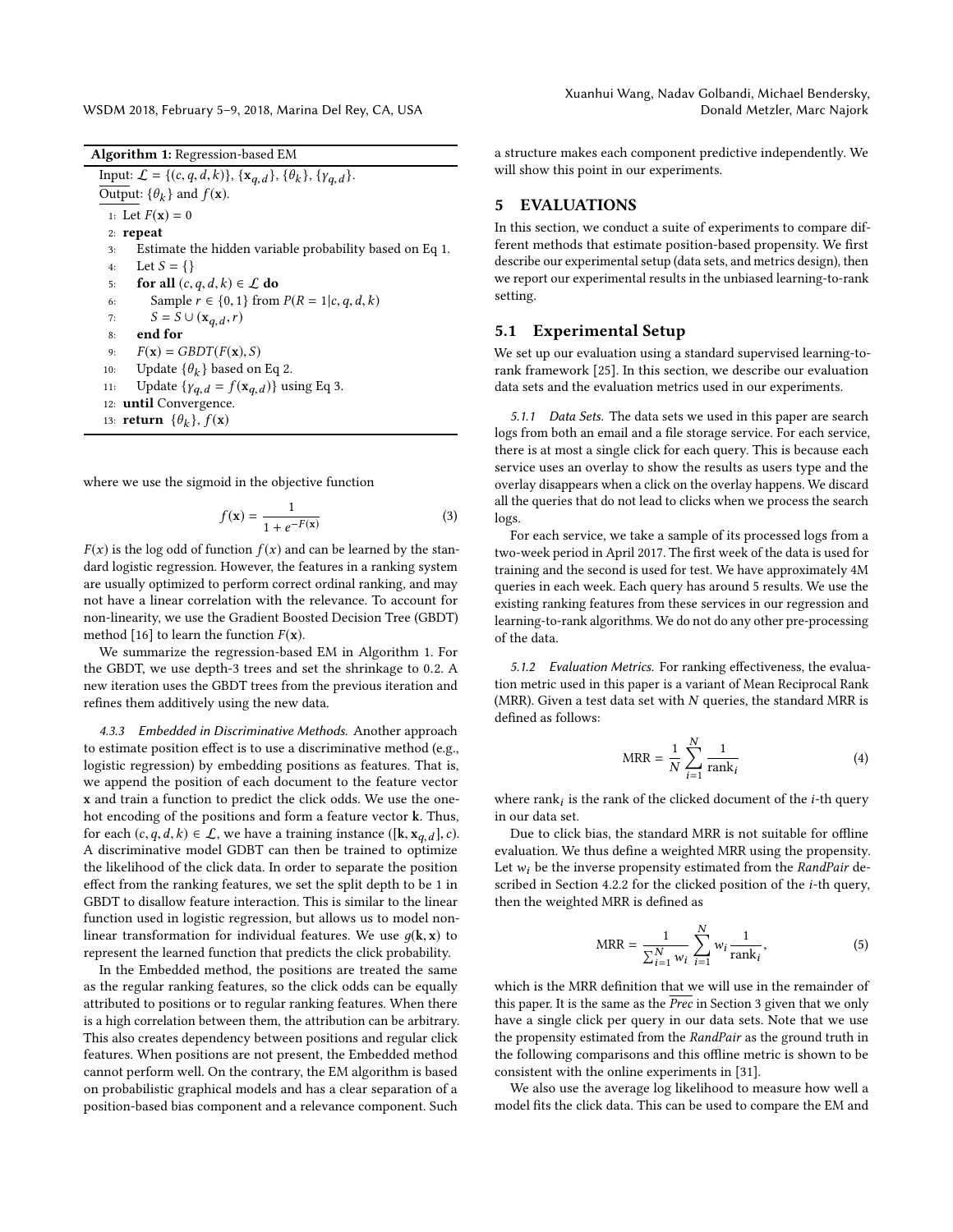<span id="page-6-0"></span>Position Bias Estimation for Unbiased Learning to Rank in Personal Search WSDM 2018, February 5–9, 2018, Marina Del Rey, CA, USA

|              | ЕM       | Embedded |
|--------------|----------|----------|
| Email        | $-0.124$ | $-0.130$ |
| File Storage | $-0.121$ | $-0.116$ |

<span id="page-6-1"></span>Table 2: The average LogLikelihood on the test data set. A lower absolute value means a better fit.

|              | FМ          | Embedded    |
|--------------|-------------|-------------|
| Email        | $+0.50\%$ * | $-4.44\%$ * |
| File Storage | $+0.11%$    | $-3.10\%$ * |

Table 3: Comparison of relevant components using the relative difference of MRR against the pointwise GBDT baseline.

the Embedded methods. Specifically,

LogLikelihood = 
$$
\frac{1}{|\mathcal{L}|} \sum_{\mathcal{L}} c \log(p) + (1 - c) \log(1 - p),
$$

where  $p = \theta_k f(\mathbf{x})$  for the EM method and  $p = g(\mathbf{k}, \mathbf{x})$  for the Embed-<br>ded method. Besides fitting wellness, we also compare the relevance ded method. Besides fitting wellness, we also compare the relevance components estimated by these two methods using the MRR metric. In the EM method, we use the relevance component  $f(\mathbf{x})$  directly. The Embedded method does not have a clearly separated relevance component. However, since the GBDT model has split depth 1, there are no interactions between features. Hence, we can remove the position feature related subtrees and use the rest as the relevance components. This is equivalent to comparing the relevance of all the documents by placing them at the same canonical position (e.g., position 1).

#### 5.2 Experimental Results

We report our experimental results on propensity estimation and the ranking effectiveness of different learning methods.

5.2.1 Propensity Estimation. Both EM and Embedded aim to maximize the likelihood. We show the LogLikelihood results in Table [2.](#page-6-0) On the email data, EM outperforms Embedded, but Embedded fits the file storage data better. The EM method imposes a factor model to separate the effect of position while the Embedded method is limited to a split depth equal to 1 to have a separation between position and relevance features. The LogLikelihood suggests that both EM and Embedded are comparable. However, we will show that the EM method is far better in the following aspects:

• Estimated relevance. Table [3](#page-6-1) shows the evaluation of relevance components of both the EM and the Embedded methods. For the baseline, we train a pointwise GBDT model over the ranking feature vector x directly without considering position bias. We report the relative difference over the baseline using MRR. Surprisingly, the Embedded method performs significantly worse than the baseline, while the EM method outperforms the baseline on both data sets and the improvement is statistically significant on the email data set. This confirms that the Embedded method cannot effectively attribute the click odds to the ranking features but the EM method can.

<span id="page-6-2"></span>

| Pointwise             |          |                        | Pairwise               |
|-----------------------|----------|------------------------|------------------------|
| OueryLevel   DocLevel |          | ЕM                     | EMCorrected            |
| $-0.07\%$             | $-0.06%$ | $+0.50\%$ <sup>*</sup> | $+1.30\%$ <sup>*</sup> |

Table 4: Comparison of unbiased pointwise learning algorithms based on relative change of MRR against the pointwise GBDT baseline without correction.

• Estimated position bias. Figure [2](#page-7-1) shows the estimated position bias for both methods, together with the RandPair ground truth. In addition, we plot the relative empirical click rates at different positions normalized by the top position (denoted as Empirical). We can see that Empirical has more skew than RandPair, consistent with previous findings [\[7\]](#page-8-16). Both EM and Embedded differ from Empirical by taking relevance into consideration. On both data sets, EM gives much closer biases to RandPair than Embedded, showing that our proposed EM algorithm is effective in both relevance and position bias estimation.

5.2.2 Effects on Ranking Improvement. The position bias from the EM method is not the same as the RandPair method. Thus, the question is how effective the estimated propensity is to improve ranking. In this section, we leverage the estimated propensity from EM to learn a ranking function. For the baseline, we train a pairwise model on Prec using lambdaMART without any bias correction (denoted as NoCorrection). We use the bias estimated from RandPair and train a lambdaMART model to optimize IPW  $\overline{Prec}$ . This is the expected optimal model (denoted by RandPairCorrected). Similarly, we train a third lambdaMART ranking function to optimize the IPW  $\overline{Prec}$  using EM estimated propensity scores (denoted as EMCorrected).

In Figure [3,](#page-7-2) we compare the three methods by reporting the relative MRR over the NoCorrection one. From this figure, we can see that RandPairCorrected can outperform NoCorrection significantly (+2.14% on email and +0.15% file storage). What's more important, EMCorrected achieves significant improvement over NoCorrection by +1.95% on the email data set. It performs neutrally (-0.07%) comparing with NoCorrection on the file storage data set, given that the upper bound for an improvement on file storage is very small. Overall, the EMCorrected method is shown effective in improving ranking quality without relying on randomization.

5.2.3 Unbiased Pointwise Learning. The EM method can be seen as a way to remove the bias and thus give a debiased relevance function. In this section, using the email data set, we compare it against a few other attempts for unbiased pointwise learning. As we discussed before, the IPW approach cannot be directly applied to the pointwise learning because the  $o_i$  for non-clicked documents are needed but are uncertain in click data (in contrast,  $o_i = 1$ for all clicked documents). To bypass this, we use the following approximation:

• Though query-level propensity is supposed to apply to pairwise and listwise approaches, we borrow it for pointwise. In this way, all the non-clicked documents for a query will have the same IPW weights as its clicked document. We denote this by QueryLevel.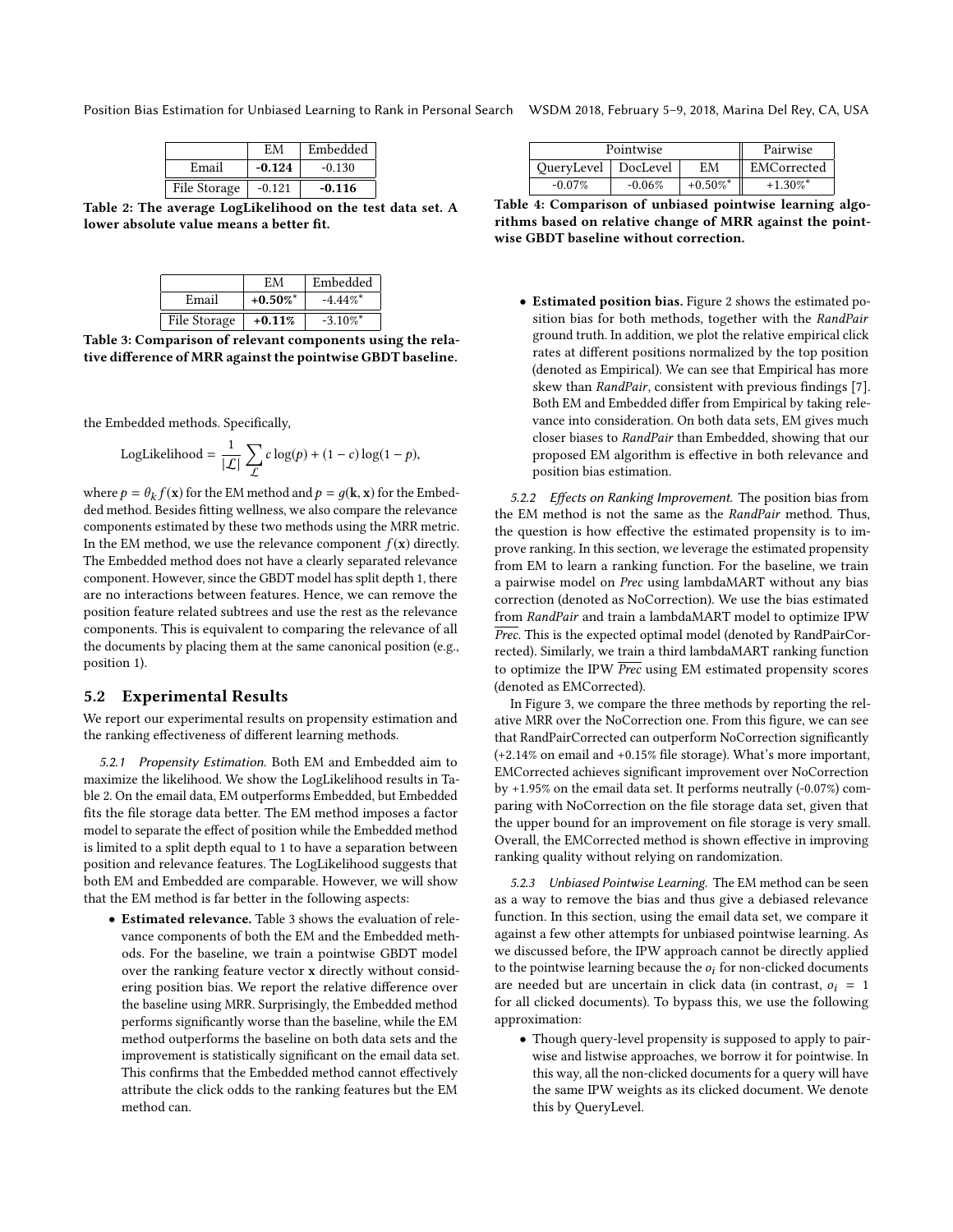<span id="page-7-1"></span>

Figure 2: Estimated position bias on the email and file storage services normalized by the top position.

<span id="page-7-2"></span>

Figure 3: Ranking effectiveness comparison of pairwise approaches with different position bias correction methods.

• To adapt document-level propensity, we assume  $o_i = 1$  for both clicked and non-clicked documents for all the queries with clicks in our data sets. In this way, a non-clicked document has IPW weight  $\frac{1}{2}$  $\frac{1}{\theta_k}$  where *k* is its position. We denote this by DocLevel.

In Table [4,](#page-6-2) we report the relative MRR against the pointwise model without any bias correction. As shown in the table, neither QueryLevel nor DocLevel can outperform the baseline. In contrast, the relevance function extracted from the EM algorithm is significantly better than the baseline. This shows that both QueryLevel and DocLevel have some unrealistic assumptions and are not suitable to debias the click for pointwise learning.

Furthermore, we compare the pairwise EMCorrected and the pointwise EM methods against the same baseline using the MRR metric in Table [4.](#page-6-2) Clearly, the pairwise model can leverage the

<span id="page-7-3"></span>

Figure 4: Convergence of EM along the iterations.

estimated position bias better to improve the ranking accuracy in the learning-to-rank setting, showing the theoretical soundness of the unbiased pairwise learning-to-rank methods.

5.2.4 EM Convergence. In Figure [4,](#page-7-3) we plot the relative MRR of the relevance component against the first iteration along with the EM iterations on the email data. The results show that the EM algorithm can steadily improve the relevance function and converge quickly in about 10 iterations.

## <span id="page-7-0"></span>6 CONCLUSIONS

In this paper, we studied the problem of position bias estimation for unbiased learning-to-rank algorithms. We showed that the propensity estimation is equivalent to the position bias estimation in the classical position bias model. Then we compared a few estimation methods with and without result randomization. A novel regressionbased EM algorithm was proposed to estimate position bias from